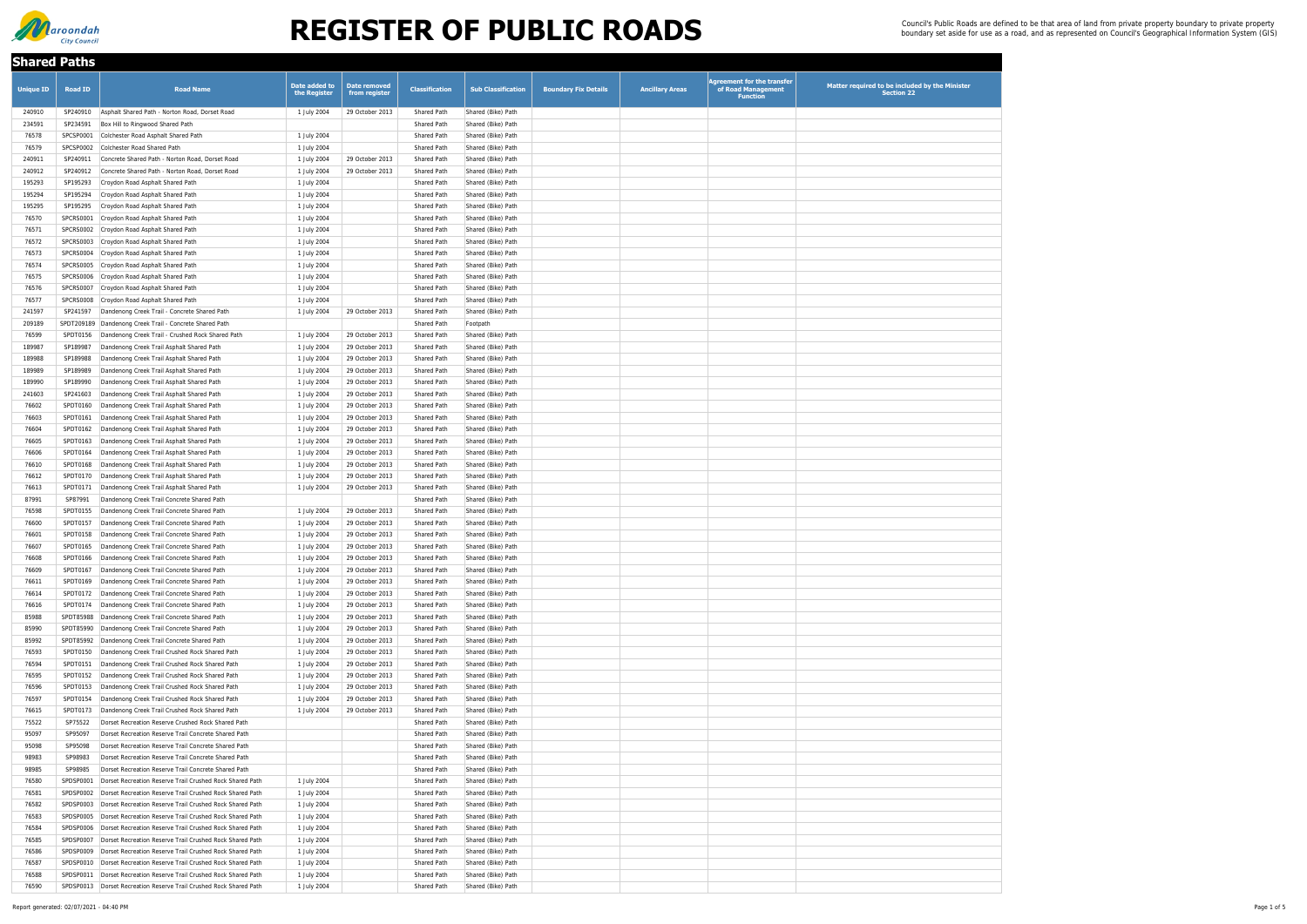| <b>Shared Paths</b> |                      |                                                                                                          |                               |                                      |                                          |                                          |                             |                        |                                                                            |                                                                     |
|---------------------|----------------------|----------------------------------------------------------------------------------------------------------|-------------------------------|--------------------------------------|------------------------------------------|------------------------------------------|-----------------------------|------------------------|----------------------------------------------------------------------------|---------------------------------------------------------------------|
| <b>Unique ID</b>    | <b>Road ID</b>       | <b>Road Name</b>                                                                                         | Date added to<br>the Register | <b>Date removed</b><br>from register | <b>Classification</b>                    | <b>Sub Classification</b>                | <b>Boundary Fix Details</b> | <b>Ancillary Areas</b> | <b>Agreement for the transfer</b><br>of Road Management<br><b>Function</b> | Matter required to be included by the Minister<br><b>Section 22</b> |
| 76592               |                      | SPDSP0015   Dorset Recreation Reserve Trail Crushed Rock Shared Path                                     | 1 July 2004                   |                                      | <b>Shared Path</b>                       | Shared (Bike) Path                       |                             |                        |                                                                            |                                                                     |
| 87960               | SP87960              | Drain Reserve 313B Bayswater Road - Concrete Shared Path                                                 |                               |                                      | Shared Path                              | Shared (Bike) Path                       |                             |                        |                                                                            |                                                                     |
| 76624               | SPLSP0001            | Lincoln Road Concrete Shared Path                                                                        | 1 July 2004                   |                                      | <b>Shared Path</b>                       | Shared (Bike) Path                       |                             |                        |                                                                            |                                                                     |
| 76625               | SPLSP0002            | Lincoln Road Concrete Shared Path                                                                        | 1 July 2004                   |                                      | Shared Path                              | Shared (Bike) Path                       |                             |                        |                                                                            |                                                                     |
| 76626               | SPLSP0003            | Lincoln Road Concrete Shared Path                                                                        | 1 July 2004                   |                                      | <b>Shared Path</b>                       | Shared (Bike) Path                       |                             |                        |                                                                            |                                                                     |
| 76627               | SPLSP0004            | Lincoln Road Concrete Shared Path                                                                        | 1 July 2004                   |                                      | <b>Shared Path</b>                       | Shared (Bike) Path                       |                             |                        |                                                                            |                                                                     |
| 76628               | SPLSP0005            | Lincoln Road Concrete Shared Path                                                                        | 1 July 2004                   |                                      | <b>Shared Path</b>                       | Shared (Bike) Path                       |                             |                        |                                                                            |                                                                     |
| 76629               | SPLSP0006            | Lincoln Road Concrete Shared Path                                                                        | 1 July 2004                   |                                      | <b>Shared Path</b>                       | Shared (Bike) Path                       |                             |                        |                                                                            |                                                                     |
| 80532               | SP80532              | Loughnan Road to Eastlink - end of Timbertop - Shared Path                                               |                               |                                      | <b>Shared Path</b>                       | Shared (Bike) Path                       |                             |                        |                                                                            |                                                                     |
| 76630               | SPMDS0001            | Mt Dandenong Road Asphalt Shared Path                                                                    | 1 July 2004                   |                                      | <b>Shared Path</b>                       | Shared (Bike) Path                       |                             |                        |                                                                            |                                                                     |
| 76631               |                      | SPMDS0002 Mt Dandenong Road Asphalt Shared Path                                                          | 1 July 2004                   |                                      | <b>Shared Path</b>                       | Shared (Bike) Path                       |                             |                        |                                                                            |                                                                     |
| 76632<br>76633      |                      | SPMDS0003 Mt Dandenong Road Asphalt Shared Path<br>SPMDS0004 Mt Dandenong Road Asphalt Shared Path       | 1 July 2004                   |                                      | <b>Shared Path</b><br><b>Shared Path</b> | Shared (Bike) Path<br>Shared (Bike) Path |                             |                        |                                                                            |                                                                     |
| 76634               |                      | SPMDS0005 Mt Dandenong Road Asphalt Shared Path                                                          | 1 July 2004<br>1 July 2004    |                                      | <b>Shared Path</b>                       | Shared (Bike) Path                       |                             |                        |                                                                            |                                                                     |
| 76635               |                      | SPMDS0006 Mt Dandenong Road Concrete Shared Path                                                         | 1 July 2004                   |                                      | <b>Shared Path</b>                       | Shared (Bike) Path                       |                             |                        |                                                                            |                                                                     |
| 76636               | SPMDS0007            | Mt Dandenong Road Concrete Shared Path                                                                   | 1 July 2004                   |                                      | <b>Shared Path</b>                       | Shared (Bike) Path                       |                             |                        |                                                                            |                                                                     |
| 234855              | SP234855             | Mullum Mullum Creek Trail - Concrete - Shared Path                                                       | 1 July 2004                   |                                      | <b>Shared Path</b>                       | Shared (Bike) Path                       |                             |                        |                                                                            |                                                                     |
| 202552              | SP202552             | Mullum Mullum Creek Trail Asphalt Shared Path                                                            |                               |                                      | <b>Shared Path</b>                       | Shared (Bike) Path                       |                             |                        |                                                                            |                                                                     |
| 218368              | SP218368             | Mullum Mullum Creek Trail Asphalt Shared Path                                                            | 1 July 2004                   |                                      | <b>Shared Path</b>                       | Shared (Bike) Path                       |                             |                        |                                                                            |                                                                     |
| 95100               | SP95100              | Mullum Mullum Creek Trail Asphalt Shared Path                                                            |                               |                                      | <b>Shared Path</b>                       | Shared (Bike) Path                       |                             |                        |                                                                            |                                                                     |
| 95105               | SP95105              | Mullum Mullum Creek Trail Asphalt Shared Path                                                            |                               |                                      | <b>Shared Path</b>                       | Shared (Bike) Path                       |                             |                        |                                                                            |                                                                     |
| 76642               | SPMM1035             | Mullum Mullum Creek Trail Asphalt Shared Path                                                            | 1 July 2004                   |                                      | <b>Shared Path</b>                       | Shared (Bike) Path                       |                             |                        |                                                                            |                                                                     |
| 76643               | SPMM1036             | Mullum Mullum Creek Trail Asphalt Shared Path                                                            | 1 July 2004                   |                                      | <b>Shared Path</b>                       | Shared (Bike) Path                       |                             |                        |                                                                            |                                                                     |
| 76644               | SPMM1037             | Mullum Mullum Creek Trail Asphalt Shared Path                                                            | 1 July 2004                   |                                      | <b>Shared Path</b>                       | Shared (Bike) Path                       |                             |                        |                                                                            |                                                                     |
| 76645               | SPMM1038             | Mullum Mullum Creek Trail Asphalt Shared Path                                                            | 1 July 2004                   |                                      | <b>Shared Path</b>                       | Shared (Bike) Path                       |                             |                        |                                                                            |                                                                     |
| 76646               |                      | SPMM1039   Mullum Mullum Creek Trail Asphalt Shared Path                                                 | 1 July 2004                   |                                      | Shared Path                              | Shared (Bike) Path                       |                             |                        |                                                                            |                                                                     |
| 76647               | SPMM2023             | Mullum Mullum Creek Trail Asphalt Shared Path                                                            | 1 July 2004                   |                                      | <b>Shared Path</b>                       | Shared (Bike) Path                       |                             |                        |                                                                            |                                                                     |
| 76648               |                      | SPMM2024 Mullum Mullum Creek Trail Asphalt Shared Path                                                   | 1 July 2004                   |                                      | <b>Shared Path</b>                       | Shared (Bike) Path                       |                             |                        |                                                                            |                                                                     |
| 76657               | SPMM3038             | Mullum Mullum Creek Trail Asphalt Shared Path                                                            | 1 July 2004                   |                                      | <b>Shared Path</b>                       | Shared (Bike) Path                       |                             |                        |                                                                            |                                                                     |
| 76663               | SPMM6001             | Mullum Mullum Creek Trail Asphalt Shared Path                                                            | 1 July 2004                   |                                      | <b>Shared Path</b>                       | Shared (Bike) Path                       |                             |                        |                                                                            |                                                                     |
| 76665               | SPMM7001             | Mullum Mullum Creek Trail Asphalt Shared Path                                                            | 1 July 2004                   |                                      | <b>Shared Path</b>                       | Shared (Bike) Path                       |                             |                        |                                                                            |                                                                     |
| 189856              | SP189856             | Mullum Mullum Creek Trail Concrete Shared Path                                                           | 1 July 2004                   |                                      | <b>Shared Path</b>                       | Shared (Bike) Path                       |                             |                        |                                                                            |                                                                     |
| 76637<br>76638      | SPMM1030<br>SPMM1031 | Mullum Mullum Creek Trail Concrete Shared Path<br>Mullum Mullum Creek Trail Concrete Shared Path         | 1 July 2004                   |                                      | <b>Shared Path</b><br><b>Shared Path</b> | Shared (Bike) Path                       |                             |                        |                                                                            |                                                                     |
| 76639               | SPMM1032             | Mullum Mullum Creek Trail Concrete Shared Path                                                           | 1 July 2004<br>1 July 2004    |                                      | <b>Shared Path</b>                       | Shared (Bike) Path<br>Shared (Bike) Path |                             |                        |                                                                            |                                                                     |
| 76640               |                      | SPMM1033 Mullum Mullum Creek Trail Concrete Shared Path                                                  | 1 July 2004                   |                                      | <b>Shared Path</b>                       | Shared (Bike) Path                       |                             |                        |                                                                            |                                                                     |
| 76661               | SPMM4022             | Mullum Mullum Creek Trail Concrete Shared Path                                                           | 1 July 2004                   |                                      | <b>Shared Path</b>                       | Shared (Bike) Path                       |                             |                        |                                                                            |                                                                     |
| 76662               | SPMM4023             | Mullum Mullum Creek Trail Concrete Shared Path                                                           | 1 July 2004                   |                                      | <b>Shared Path</b>                       | Shared (Bike) Path                       |                             |                        |                                                                            |                                                                     |
| 76664               | SPMM6002             | Mullum Mullum Creek Trail Concrete Shared Path                                                           | 1 July 2004                   |                                      | <b>Shared Path</b>                       | Shared (Bike) Path                       |                             |                        |                                                                            |                                                                     |
| 76666               | SPMM7002             | Mullum Mullum Creek Trail Concrete Shared Path                                                           | 1 July 2004                   |                                      | <b>Shared Path</b>                       | Shared (Bike) Path                       |                             |                        |                                                                            |                                                                     |
| 76667               | SPMM7003             | Mullum Mullum Creek Trail Concrete Shared Path                                                           | 1 July 2004                   |                                      | <b>Shared Path</b>                       | Shared (Bike) Path                       |                             |                        |                                                                            |                                                                     |
| 76668               | SPMM7004             | Mullum Mullum Creek Trail Concrete Shared Path                                                           | 1 July 2004                   |                                      | <b>Shared Path</b>                       | Shared (Bike) Path                       |                             |                        |                                                                            |                                                                     |
| 76669               | SPMM8001             | Mullum Mullum Creek Trail Concrete Shared Path                                                           | 1 July 2004                   |                                      | <b>Shared Path</b>                       | Shared (Bike) Path                       |                             |                        |                                                                            |                                                                     |
| 76670               | SPMM8002             | Mullum Mullum Creek Trail Concrete Shared Path                                                           | 1 July 2004                   |                                      | <b>Shared Path</b>                       | Shared (Bike) Path                       |                             |                        |                                                                            |                                                                     |
| 76671               | SPMM8003             | Mullum Mullum Creek Trail Concrete Shared Path                                                           | 1 July 2004                   |                                      | <b>Shared Path</b>                       | Shared (Bike) Path                       |                             |                        |                                                                            |                                                                     |
| 95099               | SP95099              | Mullum Mullum Creek Trail Crushed Rock Shared Path                                                       |                               |                                      | <b>Shared Path</b>                       | Shared (Bike) Path                       |                             |                        |                                                                            |                                                                     |
| 95102               | SP95102              | Mullum Mullum Creek Trail Crushed Rock Shared Path                                                       |                               |                                      | <b>Shared Path</b>                       | Shared (Bike) Path                       |                             |                        |                                                                            |                                                                     |
| 95103               | SP95103              | Mullum Mullum Creek Trail Crushed Rock Shared Path                                                       |                               |                                      | <b>Shared Path</b>                       | Shared (Bike) Path                       |                             |                        |                                                                            |                                                                     |
| 95104               | SP95104              | Mullum Mullum Creek Trail Crushed Rock Shared Path                                                       |                               |                                      | <b>Shared Path</b>                       | Shared (Bike) Path                       |                             |                        |                                                                            |                                                                     |
| 95107               | SP95107              | Mullum Mullum Creek Trail Crushed Rock Shared Path                                                       |                               |                                      | <b>Shared Path</b>                       | Shared (Bike) Path                       |                             |                        |                                                                            |                                                                     |
| 95108               | SP95108              | Mullum Mullum Creek Trail Crushed Rock Shared Path                                                       |                               |                                      | <b>Shared Path</b>                       | Shared (Bike) Path                       |                             |                        |                                                                            |                                                                     |
| 95109               | SP95109              | Mullum Mullum Creek Trail Crushed Rock Shared Path                                                       |                               |                                      | <b>Shared Path</b>                       | Shared (Bike) Path                       |                             |                        |                                                                            |                                                                     |
| 95110               | SP95110              | Mullum Mullum Creek Trail Crushed Rock Shared Path<br>Mullum Mullum Creek Trail Crushed Rock Shared Path |                               |                                      | <b>Shared Path</b>                       | Shared (Bike) Path                       |                             |                        |                                                                            |                                                                     |
| 76649<br>76652      | SPMM2025             | SPMM3033 Mullum Mullum Creek Trail Crushed Rock Shared Path                                              | 1 July 2004<br>1 July 2004    |                                      | <b>Shared Path</b><br><b>Shared Path</b> | Shared (Bike) Path<br>Shared (Bike) Path |                             |                        |                                                                            |                                                                     |
| 76653               |                      | SPMM3034   Mullum Mullum Creek Trail Crushed Rock Shared Path                                            | 1 July 2004                   |                                      | <b>Shared Path</b>                       | Shared (Bike) Path                       |                             |                        |                                                                            |                                                                     |
| 76654               |                      | SPMM3035   Mullum Mullum Creek Trail Crushed Rock Shared Path                                            | 1 July 2004                   |                                      | <b>Shared Path</b>                       | Shared (Bike) Path                       |                             |                        |                                                                            |                                                                     |
| 76655               | SPMM3036             | Mullum Mullum Creek Trail Crushed Rock Shared Path                                                       | 1 July 2004                   |                                      | <b>Shared Path</b>                       | Shared (Bike) Path                       |                             |                        |                                                                            |                                                                     |
| 76656               | SPMM3037             | Mullum Mullum Creek Trail Crushed Rock Shared Path                                                       | 1 July 2004                   |                                      | <b>Shared Path</b>                       | Shared (Bike) Path                       |                             |                        |                                                                            |                                                                     |
| 76658               | SPMM3039             | Mullum Mullum Creek Trail Crushed Rock Shared Path                                                       | 1 July 2004                   |                                      | <b>Shared Path</b>                       | Shared (Bike) Path                       |                             |                        |                                                                            |                                                                     |
| 76659               |                      | SPMM4019 Mullum Mullum Creek Trail Crushed Rock Shared Path                                              | 1 July 2004                   |                                      | Shared Path                              | Shared (Bike) Path                       |                             |                        |                                                                            |                                                                     |
| 76660               | SPMM4020             | Mullum Mullum Creek Trail Crushed Rock Shared Path                                                       | 1 July 2004                   |                                      | <b>Shared Path</b>                       | Shared (Bike) Path                       |                             |                        |                                                                            |                                                                     |
| 76672               |                      | SPMMC0025   Mullum Mullum Creek Trail Crushed Rock Shared Path                                           | 1 July 2004                   |                                      | <b>Shared Path</b>                       | Shared (Bike) Path                       |                             |                        |                                                                            |                                                                     |
| 76673               |                      | SPMMC0026 Mullum Mullum Creek Trail Crushed Rock Shared Path                                             | 1 July 2004                   |                                      | <b>Shared Path</b>                       | Shared (Bike) Path                       |                             |                        |                                                                            |                                                                     |
| 76674               |                      | SPMMC0027 Mullum Mullum Creek Trail Crushed Rock Shared Path                                             | 1 July 2004                   |                                      | <b>Shared Path</b>                       | Shared (Bike) Path                       |                             |                        |                                                                            |                                                                     |
| 89179               | SP89179              | Plymouth Road Asphalt Shared Path                                                                        | 1 July 2004                   |                                      | <b>Shared Path</b>                       | Shared (Bike) Path                       |                             |                        |                                                                            |                                                                     |
| 76675               |                      | SPPSP0001 Plymouth Road Asphalt Shared Path                                                              | 1 July 2004                   |                                      | <b>Shared Path</b>                       | Shared (Bike) Path                       |                             |                        |                                                                            |                                                                     |

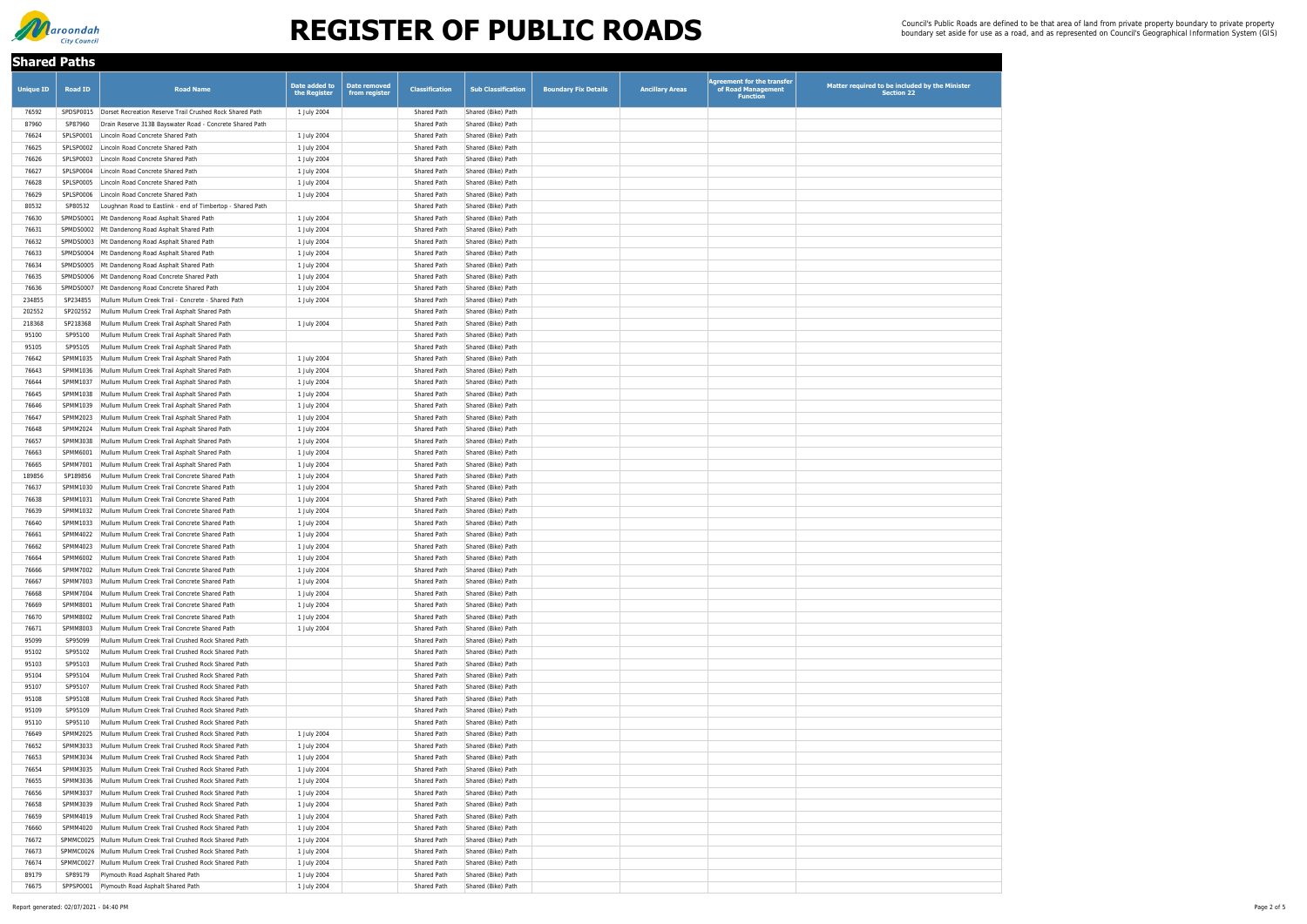| <b>Shared Paths</b> |                      |                                                                                                            |                               |                                      |                                          |                                          |                             |                        |                                                                            |                                                                     |
|---------------------|----------------------|------------------------------------------------------------------------------------------------------------|-------------------------------|--------------------------------------|------------------------------------------|------------------------------------------|-----------------------------|------------------------|----------------------------------------------------------------------------|---------------------------------------------------------------------|
| <b>Unique ID</b>    | Road ID              | <b>Road Name</b>                                                                                           | Date added to<br>the Register | <b>Date removed</b><br>from register | <b>Classification</b>                    | <b>Sub Classification</b>                | <b>Boundary Fix Details</b> | <b>Ancillary Areas</b> | <b>Agreement for the transfer</b><br>of Road Management<br><b>Function</b> | Matter required to be included by the Minister<br><b>Section 22</b> |
| 76676               |                      | SPPSP0002 Plymouth Road Asphalt Shared Path                                                                | 1 July 2004                   |                                      | <b>Shared Path</b>                       | Shared (Bike) Path                       |                             |                        |                                                                            |                                                                     |
| 76677               |                      | SPPSP0003 Plymouth Road Asphalt Shared Path                                                                | 1 July 2004                   |                                      | <b>Shared Path</b>                       | Shared (Bike) Path                       |                             |                        |                                                                            |                                                                     |
| 76678               |                      | SPPSP0004 Plymouth Road Asphalt Shared Path                                                                | 1 July 2004                   |                                      | Shared Path                              | Shared (Bike) Path                       |                             |                        |                                                                            |                                                                     |
| 76679               | SPPSP0005            | Plymouth Road Asphalt Shared Path                                                                          | 1 July 2004                   |                                      | <b>Shared Path</b>                       | Shared (Bike) Path                       |                             |                        |                                                                            |                                                                     |
| 76680               |                      | SPPSP0006 Plymouth Road Asphalt Shared Path                                                                | 1 July 2004                   |                                      | <b>Shared Path</b>                       | Shared (Bike) Path                       |                             |                        |                                                                            |                                                                     |
| 76681               | SPPSP0007            | Plymouth Road Asphalt Shared Path                                                                          | 1 July 2004                   |                                      | <b>Shared Path</b>                       | Shared (Bike) Path                       |                             |                        |                                                                            |                                                                     |
| 76682               |                      | SPPSP0008 Plymouth Road Asphalt Shared Path                                                                | 1 July 2004                   |                                      | <b>Shared Path</b>                       | Shared (Bike) Path                       |                             |                        |                                                                            |                                                                     |
| 76683<br>80782      | SPPSP0009<br>SP80782 | Plymouth Road Asphalt Shared Path<br>Railway Avenue Asphalt Shared Path                                    | 1 July 2004                   |                                      | <b>Shared Path</b><br><b>Shared Path</b> | Shared (Bike) Path<br>Shared (Bike) Path |                             |                        |                                                                            |                                                                     |
| 76684               | SPRSP0001            | Ringwood Lake Asphalt Shared Path                                                                          | 1 July 2004                   |                                      | <b>Shared Path</b>                       | Shared (Bike) Path                       |                             |                        |                                                                            |                                                                     |
| 76685               |                      | SPRSP0002 Ringwood Lake Asphalt Shared Path                                                                | 1 July 2004                   |                                      | <b>Shared Path</b>                       | Shared (Bike) Path                       |                             |                        |                                                                            |                                                                     |
| 76686               | SPRSP0003            | Ringwood Lake Asphalt Shared Path                                                                          | 1 July 2004                   |                                      | <b>Shared Path</b>                       | Shared (Bike) Path                       |                             |                        |                                                                            |                                                                     |
| 76687               | SPRSP0004            | Ringwood Lake Asphalt Shared Path                                                                          | 1 July 2004                   |                                      | <b>Shared Path</b>                       | Shared (Bike) Path                       |                             |                        |                                                                            |                                                                     |
| 76690               | SPRSP0007            | Ringwood Lake Asphalt Shared Path                                                                          | 1 July 2004                   |                                      | <b>Shared Path</b>                       | Shared (Bike) Path                       |                             |                        |                                                                            |                                                                     |
| 76691               |                      | SPRSP0008 Ringwood Lake Asphalt Shared Path                                                                | 1 July 2004                   |                                      | <b>Shared Path</b>                       | Shared (Bike) Path                       |                             |                        |                                                                            |                                                                     |
| 82993               | SPRS82993            | Ringwood Lake Concrete Shared Path                                                                         | 1 July 2004                   |                                      | <b>Shared Path</b>                       | Shared (Bike) Path                       |                             |                        |                                                                            |                                                                     |
| 89946               | SPRS89946            | Ringwood Lake Exposed Aggregate Concrete Shared Path                                                       | 1 July 2004                   |                                      | <b>Shared Path</b>                       | Shared (Bike) Path                       |                             |                        |                                                                            |                                                                     |
| 221824              | SP221824             | Ringwood Lake Reserve Concrete Shared PAth                                                                 |                               |                                      | Shared Path                              | Footpath                                 |                             |                        |                                                                            |                                                                     |
| 221825              | SP221825             | Ringwood Lake Reserve Concrete Shared PAth                                                                 |                               |                                      | <b>Shared Path</b>                       | Footpath                                 |                             |                        |                                                                            |                                                                     |
| 205547              | SP205547             | Ringwood-Belgrave Rail Trail Asphalt Shared Path                                                           | 1 July 2004                   |                                      | <b>Shared Path</b>                       | Shared (Bike) Path                       |                             |                        |                                                                            |                                                                     |
| 205548<br>205549    | SP205548<br>SP205549 | Ringwood-Belgrave Rail Trail Asphalt Shared Path<br>Ringwood-Belgrave Rail Trail Asphalt Shared Path       | 1 July 2004<br>1 July 2004    |                                      | <b>Shared Path</b><br><b>Shared Path</b> | Shared (Bike) Path<br>Shared (Bike) Path |                             |                        |                                                                            |                                                                     |
| 205550              | SP205550             | Ringwood-Belgrave Rail Trail Asphalt Shared Path                                                           | 1 July 2004                   |                                      | <b>Shared Path</b>                       | Shared (Bike) Path                       |                             |                        |                                                                            |                                                                     |
| 240876              | SP240876             | Ringwood-Belgrave Rail Trail Asphalt Shared Path                                                           | 1 July 2004                   |                                      | <b>Shared Path</b>                       | Shared (Bike) Path                       |                             |                        |                                                                            |                                                                     |
| 99013               | SP99013              | Ringwood-Belgrave Rail Trail Asphalt Shared Path                                                           |                               |                                      | Shared Path                              | Shared (Bike) Path                       |                             |                        |                                                                            |                                                                     |
| 240875              |                      | SP240875 Ringwood-Belgrave Rail Trail Concrete Shared Path                                                 | 1 July 2004                   |                                      | Shared Path                              | Shared (Bike) Path                       |                             |                        |                                                                            |                                                                     |
| 80783               | SP80783              | Shared Pathway - Acacia to Ringwood Street                                                                 |                               |                                      | <b>Shared Path</b>                       | Shared (Bike) Path                       |                             |                        |                                                                            |                                                                     |
| 82709               | SP82709              | Shared Pathway - Croydon Park to James Kerr Way                                                            |                               |                                      | Shared Path                              | Shared (Bike) Path                       |                             |                        |                                                                            |                                                                     |
| 80784               | SP80784              | Shared Pathway - Lusher Road to Eastfield Road                                                             |                               |                                      | Shared Path                              | Shared (Bike) Path                       |                             |                        |                                                                            |                                                                     |
| 82710               | SP82710              | Shared Pathway - Southern Boundary of James Kerr Carpark to<br>Entry to Carpark from James Kerr Way        |                               |                                      | Shared Path                              | Shared (Bike) Path                       |                             |                        |                                                                            |                                                                     |
| 189851              | SP189851             | Station Street Shared Path                                                                                 |                               |                                      | Shared Path                              | Shared (Bike) Path                       |                             |                        |                                                                            |                                                                     |
| 189854              | SP189854             | Station Street Shared Path                                                                                 |                               |                                      | Shared Path                              | Shared (Bike) Path                       |                             |                        |                                                                            |                                                                     |
| 88173               |                      | SPTSP88173   Taralla Creek Reserve 2 Asphalt Shared Path                                                   | 1 July 2004                   |                                      | Shared Path                              | Shared (Bike) Path                       |                             |                        |                                                                            |                                                                     |
| 241596              | SP241596             | Taralla Creek Trail - Concrete Shared Path                                                                 | 1 July 2004                   |                                      | Shared Path                              | Shared (Bike) Path                       |                             |                        |                                                                            |                                                                     |
| 202787              | SP202787             | Taralla Creek Trail Asphalt Shared Path                                                                    | 1 July 2004                   |                                      | Shared Path                              | Shared (Bike) Path                       |                             |                        |                                                                            |                                                                     |
| 202788              | SP202788             | Taralla Creek Trail Asphalt Shared Path                                                                    | 1 July 2004                   |                                      | Shared Path                              | Shared (Bike) Path                       |                             |                        |                                                                            |                                                                     |
| 202789              | SP202789             | Taralla Creek Trail Asphalt Shared Path                                                                    | 1 July 2004                   |                                      | Shared Path                              | Shared (Bike) Path                       |                             |                        |                                                                            |                                                                     |
| 202790              | SP202790             | Taralla Creek Trail Asphalt Shared Path                                                                    | 1 July 2004                   |                                      | <b>Shared Path</b>                       | Shared (Bike) Path                       |                             |                        |                                                                            |                                                                     |
| 204598              | SP204598             | Taralla Creek Trail Asphalt Shared Path                                                                    | 1 July 2004                   |                                      | <b>Shared Path</b>                       | Shared (Bike) Path                       |                             |                        |                                                                            |                                                                     |
| 211103              | SP211103             | Taralla Creek Trail Asphalt Shared Path                                                                    | 1 July 2004                   |                                      | <b>Shared Path</b>                       | Shared (Bike) Path                       |                             |                        |                                                                            |                                                                     |
| 222153<br>94669     | SP222153<br>SP94669  | Taralla Creek Trail Asphalt Shared Path<br>Taralla Creek Trail Asphalt Shared Path                         | 1 July 2004                   |                                      | <b>Shared Path</b><br><b>Shared Path</b> | Shared (Bike) Path<br>Shared (Bike) Path |                             |                        |                                                                            |                                                                     |
| 94673               | SP94673              | Taralla Creek Trail Asphalt Shared Path                                                                    |                               |                                      | <b>Shared Path</b>                       | Shared (Bike) Path                       |                             |                        |                                                                            |                                                                     |
| 98108               | SP98108              | Taralla Creek Trail Asphalt Shared Path                                                                    |                               |                                      | Shared Path                              | Shared (Bike) Path                       |                             |                        |                                                                            |                                                                     |
| 76693               |                      | SPTSP0002   Taralla Creek Trail Asphalt Shared Path                                                        | 1 July 2004                   |                                      | Shared Path                              | Shared (Bike) Path                       |                             |                        |                                                                            |                                                                     |
| 76694               |                      | SPTSP0003   Taralla Creek Trail Asphalt Shared Path                                                        | 1 July 2004                   |                                      | <b>Shared Path</b>                       | Shared (Bike) Path                       |                             |                        |                                                                            |                                                                     |
| 76695               |                      | SPTSP0004   Taralla Creek Trail Asphalt Shared Path                                                        | 1 July 2004                   |                                      | <b>Shared Path</b>                       | Shared (Bike) Path                       |                             |                        |                                                                            |                                                                     |
| 76696               |                      | SPTSP0005   Taralla Creek Trail Asphalt Shared Path                                                        | 1 July 2004                   |                                      | Shared Path                              | Shared (Bike) Path                       |                             |                        |                                                                            |                                                                     |
| 76697               |                      | SPTSP0006   Taralla Creek Trail Asphalt Shared Path                                                        | 1 July 2004                   |                                      | Shared Path                              | Shared (Bike) Path                       |                             |                        |                                                                            |                                                                     |
| 76700               |                      | SPTSP0009   Taralla Creek Trail Asphalt Shared Path                                                        | 1 July 2004                   |                                      | <b>Shared Path</b>                       | Shared (Bike) Path                       |                             |                        |                                                                            |                                                                     |
| 76701               |                      | SPTSP0010   Taralla Creek Trail Asphalt Shared Path                                                        | 1 July 2004                   |                                      | <b>Shared Path</b>                       | Shared (Bike) Path                       |                             |                        |                                                                            |                                                                     |
| 76702               |                      | SPTSP0011   Taralla Creek Trail Asphalt Shared Path                                                        | 1 July 2004                   |                                      | <b>Shared Path</b>                       | Shared (Bike) Path                       |                             |                        |                                                                            |                                                                     |
| 76703               |                      | SPTSP0012   Taralla Creek Trail Asphalt Shared Path                                                        | 1 July 2004                   |                                      | <b>Shared Path</b>                       | Shared (Bike) Path                       |                             |                        |                                                                            |                                                                     |
| 76706<br>76709      |                      | SPTSP0015   Taralla Creek Trail Asphalt Shared Path<br>SPTSP0018   Taralla Creek Trail Asphalt Shared Path | 1 July 2004<br>1 July 2004    |                                      | <b>Shared Path</b><br>Shared Path        | Shared (Bike) Path<br>Shared (Bike) Path |                             |                        |                                                                            |                                                                     |
| 76710               |                      | SPTSP0019   Taralla Creek Trail Asphalt Shared Path                                                        | 1 July 2004                   |                                      | Shared Path                              | Shared (Bike) Path                       |                             |                        |                                                                            |                                                                     |
| 76712               |                      | SPTSP0021   Taralla Creek Trail Asphalt Shared Path                                                        | 1 July 2004                   |                                      | Shared Path                              | Shared (Bike) Path                       |                             |                        |                                                                            |                                                                     |
| 84138               |                      | SPTSP84138 Taralla Creek Trail Asphalt Shared Path                                                         | 1 July 2004                   |                                      | Shared Path                              | Shared (Bike) Path                       |                             |                        |                                                                            |                                                                     |
| 221903              | SP221903             | Taralla Creek Trail Asphalt Shared Path - between Canterbury                                               | 1 July 2004                   |                                      | Shared Path                              | Shared (Bike) Path                       |                             |                        |                                                                            |                                                                     |
| 81984               |                      | Road and Kandra Street<br>SPTSP81984   Taralla Creek Trail Asphalt Shared Path - between Canterbury        | 1 July 2004                   |                                      | Shared Path                              | Shared (Bike) Path                       |                             |                        |                                                                            |                                                                     |
|                     |                      | Road and Kandra Street                                                                                     |                               |                                      |                                          |                                          |                             |                        |                                                                            |                                                                     |
| 189794<br>192126    | SP192126             | SP189794   Taralla Creek Trail Concrete Shared Path<br>Taralla Creek Trail Concrete Shared Path            | 1 July 2004<br>1 July 2004    |                                      | Shared Path<br>Shared Path               | Shared (Bike) Path<br>Shared (Bike) Path |                             |                        |                                                                            |                                                                     |
| 192128              | SP192128             | Taralla Creek Trail Concrete Shared Path                                                                   | 1 July 2004                   |                                      | Shared Path                              | Shared (Bike) Path                       |                             |                        |                                                                            |                                                                     |
| 202460              | SP202460             | Taralla Creek Trail Concrete Shared Path                                                                   | 1 July 2004                   |                                      | Shared Path                              | Shared (Bike) Path                       |                             |                        |                                                                            |                                                                     |
| 202791              |                      | SP202791   Taralla Creek Trail Concrete Shared Path                                                        | 1 July 2004                   |                                      | Shared Path                              | Shared (Bike) Path                       |                             |                        |                                                                            |                                                                     |
|                     |                      |                                                                                                            |                               |                                      |                                          |                                          |                             |                        |                                                                            |                                                                     |

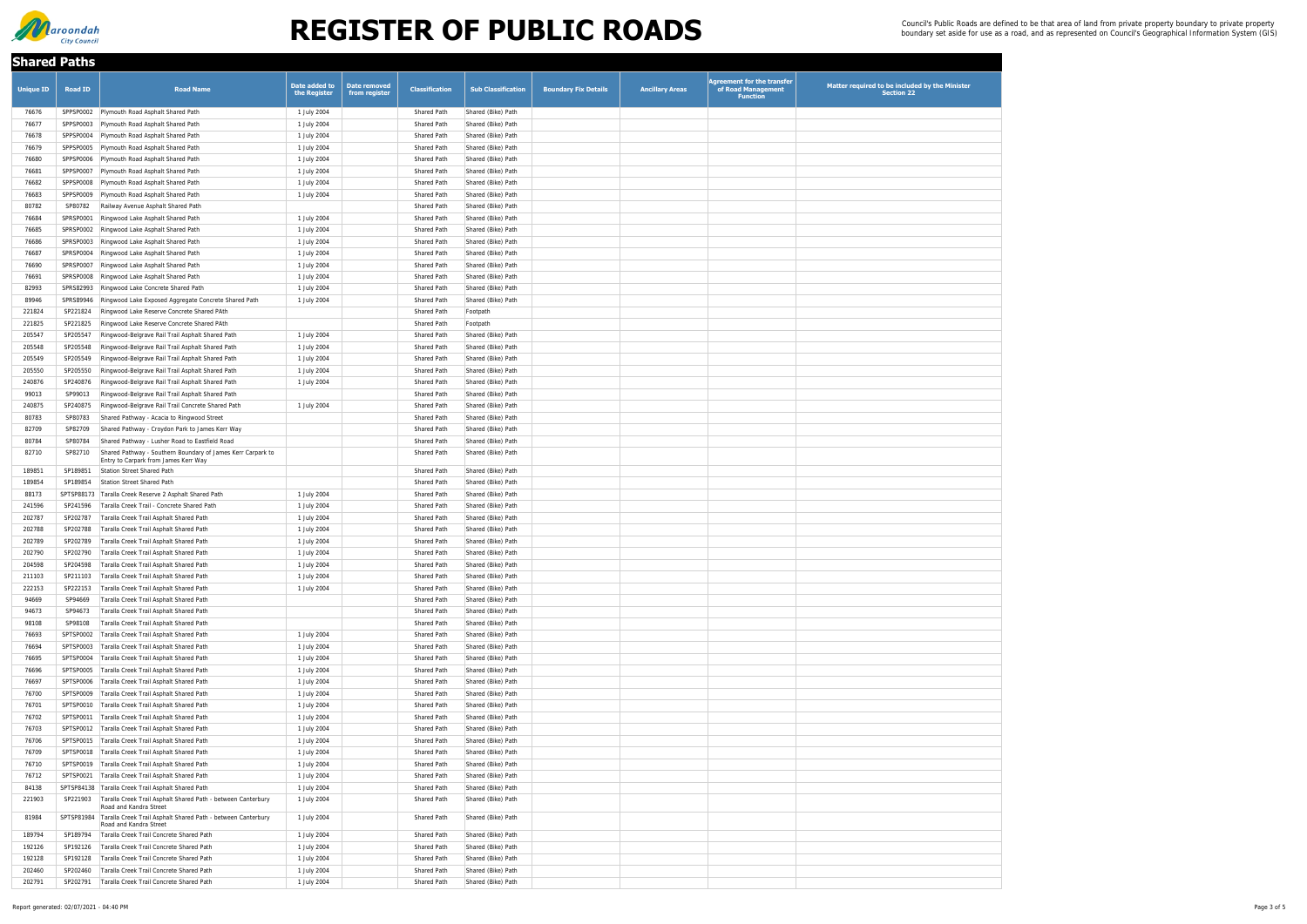| <b>Shared Paths</b> |                |                                                                 |                               |                               |                       |                           |                             |                        |                                                                            |                                                                     |
|---------------------|----------------|-----------------------------------------------------------------|-------------------------------|-------------------------------|-----------------------|---------------------------|-----------------------------|------------------------|----------------------------------------------------------------------------|---------------------------------------------------------------------|
| <b>Unique ID</b>    | <b>Road ID</b> | <b>Road Name</b>                                                | Date added to<br>the Register | Date removed<br>from register | <b>Classification</b> | <b>Sub Classification</b> | <b>Boundary Fix Details</b> | <b>Ancillary Areas</b> | Agreement for the transfer $\mid$<br>of Road Management<br><b>Function</b> | Matter required to be included by the Minister<br><b>Section 22</b> |
| 210466              | SP210466       | Taralla Creek Trail Concrete Shared Path                        | 1 July 2004                   |                               | Shared Path           | Shared (Bike) Path        |                             |                        |                                                                            |                                                                     |
| 211104              | SP211104       | Taralla Creek Trail Concrete Shared Path                        | 1 July 2004                   |                               | Shared Path           | Shared (Bike) Path        |                             |                        |                                                                            |                                                                     |
| 221905              | SP221905       | Taralla Creek Trail Concrete Shared Path                        | 1 July 2004                   |                               | Shared Path           | Shared (Bike) Path        |                             |                        |                                                                            |                                                                     |
| 222154              | SP222154       | Taralla Creek Trail Concrete Shared Path                        | 1 July 2004                   |                               | Shared Path           | Shared (Bike) Path        |                             |                        |                                                                            |                                                                     |
| 222155              | SP222155       | Taralla Creek Trail Concrete Shared Path                        | 1 July 2004                   |                               | Shared Path           | Shared (Bike) Path        |                             |                        |                                                                            |                                                                     |
| 244497              | SP244497       | Taralla Creek Trail Concrete Shared Path                        | 1 July 2004                   |                               | Shared Path           | Shared (Bike) Path        |                             |                        |                                                                            |                                                                     |
| 244509              | SP244509       | Taralla Creek Trail Concrete Shared Path                        | 1 July 2004                   |                               | Shared Path           | Shared (Bike) Path        |                             |                        |                                                                            |                                                                     |
| 76698               | SPTSP0007      | Taralla Creek Trail Concrete Shared Path                        | 1 July 2004                   |                               | Shared Path           | Shared (Bike) Path        |                             |                        |                                                                            |                                                                     |
| 76699               | SPTSP0008      | Taralla Creek Trail Concrete Shared Path                        | 1 July 2004                   |                               | Shared Path           | Shared (Bike) Path        |                             |                        |                                                                            |                                                                     |
| 76704               | SPTSP0013      | Taralla Creek Trail Concrete Shared Path                        | 1 July 2004                   |                               | Shared Path           | Shared (Bike) Path        |                             |                        |                                                                            |                                                                     |
| 204597              | SP204597       | Taralla Creek Trail Concrete Shared Path - End of Lucania Close | 1 July 2004                   |                               | Shared Path           | Shared (Bike) Path        |                             |                        |                                                                            |                                                                     |
| 210407              | SP210407       | Taralla Creek Trail Crushed Rock Shared Path                    | 1 July 2004                   |                               | Shared Path           | Shared (Bike) Path        |                             |                        |                                                                            |                                                                     |
| 210457              | SP210457       | Taralla Creek Trail Crushed Rock Shared Path                    | 1 July 2004                   |                               | Shared Path           | Shared (Bike) Path        |                             |                        |                                                                            |                                                                     |